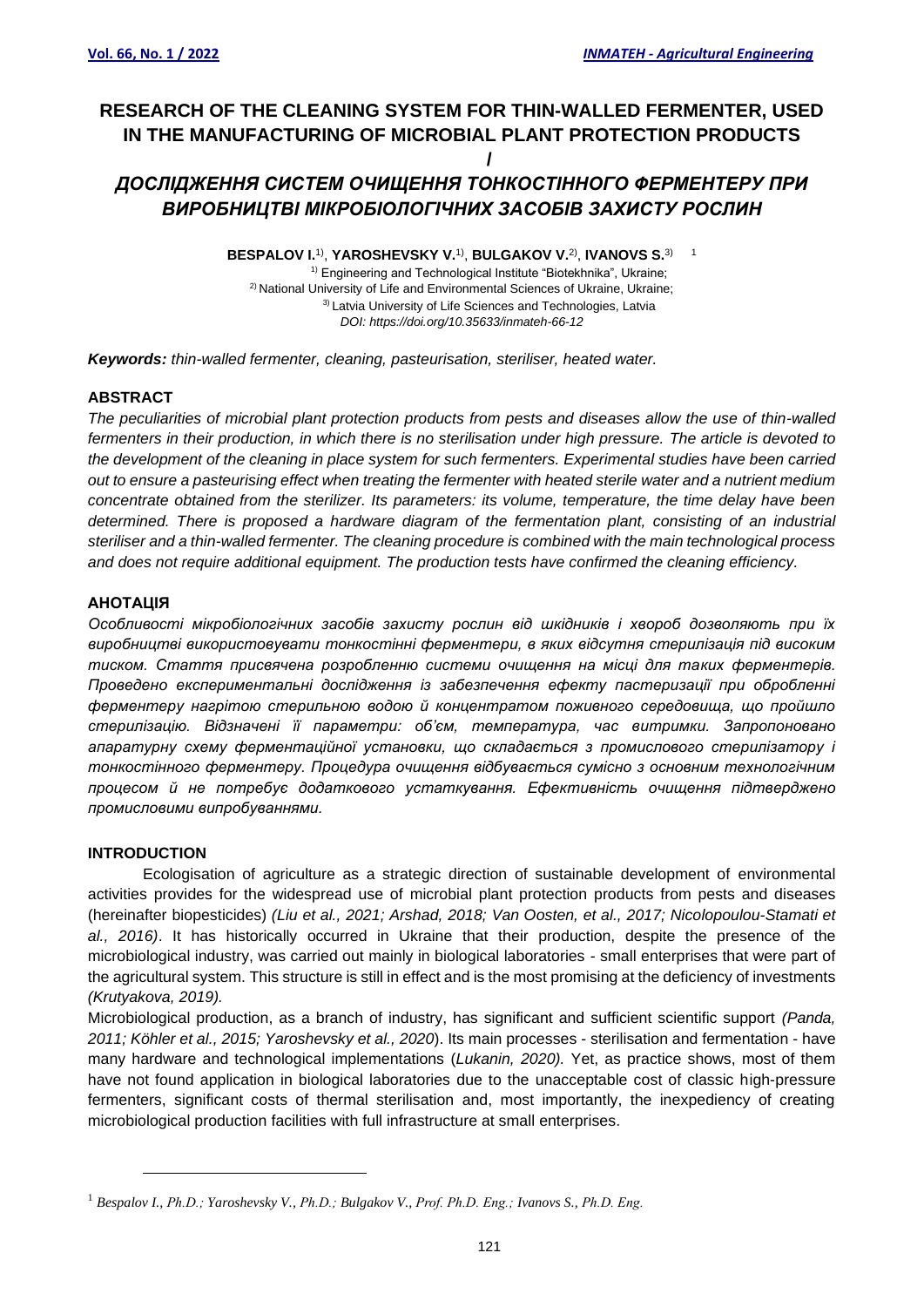It is known that a necessary condition for the functioning of the fermentation complexes is the presence of two systems (*Lukanin, 2020; Goode et al., 2013; Pettigrew et al., 2015)*. The equipment cleaning by CIPsystem (Cleaning-in-Place) for ensuring the required level of equipment cleanliness. The processing is performed in several stages: rinsing with water, rinsing with a detergent reagent, rinsing to neutralise the reagent. The equipment sterilisation by SIP-system (Sterilisation-in-Place) without its preliminary dismantling. Typically, saturated steam is used for sterilisation at a temperature of 120°C and a pressure of 2 bars for about 60–70 minutes. The developed variety of the sterilisation modes testifies mainly to the fact that these modes have a practical basis and are not based on the theoretical foundations of the present-day thermal sterilisation. The existing approach to the assessment of the efficiency of the sterilisation regimes does not allow determination of the efficiency that is really necessary for guaranteed inactivation of the extraneous microflora (*Lukanin, 2020)*.

Usually, these systems are implemented by means of additional equipment as part of a complex with the high-pressure fermenters, being created for the food and pharmaceutical industries. Analysis of the production and use of biopesticides showed that in most cases of conditionally aseptic production is sufficient (*Kotlyarov and Sedinina, 2014; Krutyakova et al., 2017)*. This is primarily due to the marketable form of the preparations and their purpose when the product is a culture liquid from fermenters with a short shelf life, which is used to treat plants or the soil. Therefore, the so-called thin-walled fermentation devices have been developed specifically for the production of biopesticides at the Engineering and Technological Institute "Biotekhnika" (*Starchevsky et al, 2007; Krutyakova et al, 2019)*.

In thin-walled fermenters the metal consumption is significantly reduced in contrast to the industrial fermenters due to their manufacture from thin-sheet corrosion-resistant steel (δ = 0.8...1.5 mm). The pressure inside the fermenter is almost equal to the atmospheric pressure, which automatically eliminates the requirements of the government regulations for pressure vessels.

The disadvantages of the thin-walled reactors were problems with sterilisation of the equipment, which necessitated application of special methods. Treatment with disinfectant solutions, heating of the metal surfaces to high temperatures *(Palabiyik et al., 2015; Wilson et al., 2015)*, and other methods were used for such fermenters sterilization. The purpose of this work was to develop a cleaning system with the sterilisation elements for a modern thin-walled fermenter *(Bespalov and Khodorchuk, 2017)*.

#### **MATERIALS AND METHODS**

Long-term operation of the fermentation plants suggested one more method of cleaning and sterilisation "in place" without the use of additional tools or devices. The known methods of pasteurisation of the food products were used *(Bredikhin, 2021)*, which ensure the death of vegetative forms of microorganisms. The efficiency of pasteurization depends on two parameters: the temperature to which the product is heated, and its exposure at this temperature.

Numerous data for the dairy products indicate that at temperatures above 85°C, an exposure of 10 minutes is sufficient. These values were used as a reference in the design of the cleaning system. The experimental equipment (See Fig. 1), on which the research was performed, is a part of the pilot fermentation plant *(Bespalov and Khodorchuk, 2017)* at the Engineering and Technological Institute "Biotekhnika" (See Fig. 2).

The thin-walled fermenter with a 115 litres capacity was made of stainless steel with a thickness of 1...2 mm. It consists of vessel *3*, cover *2*, air jacket *4* through which the ambient air was pumped by fan *5* for cooling. Sterile water was supplied through valve *V1*. Agitation was made by sterile air supplying under pressure through valve *V3* into the liquid volume through the nozzle *1*.

An industrial autoclave VK-75 was used as a sterilizer. The sterilizer had the sterilization chamber *6* with water jacket *8* between which valve V9 is installed. The sterile water is supplied to the chamber through valve *V5*.

Concentrated nutrient medium (CNM) making procedure involved CNM components addition through open lid *7* into water volume, contained in chamber *6*, further homogenization of mixture by pressured air, which was supplied through valve *V8*, and thermal sterilization at 2 bars according to the standard method. The heated steam-water mixture, after reaching the set temperature or sterile CNM with the same temperature, is fed from the sterilizer to the fermenter through a flexible corrugated stainless-steel pipe *10,* with detachable connections.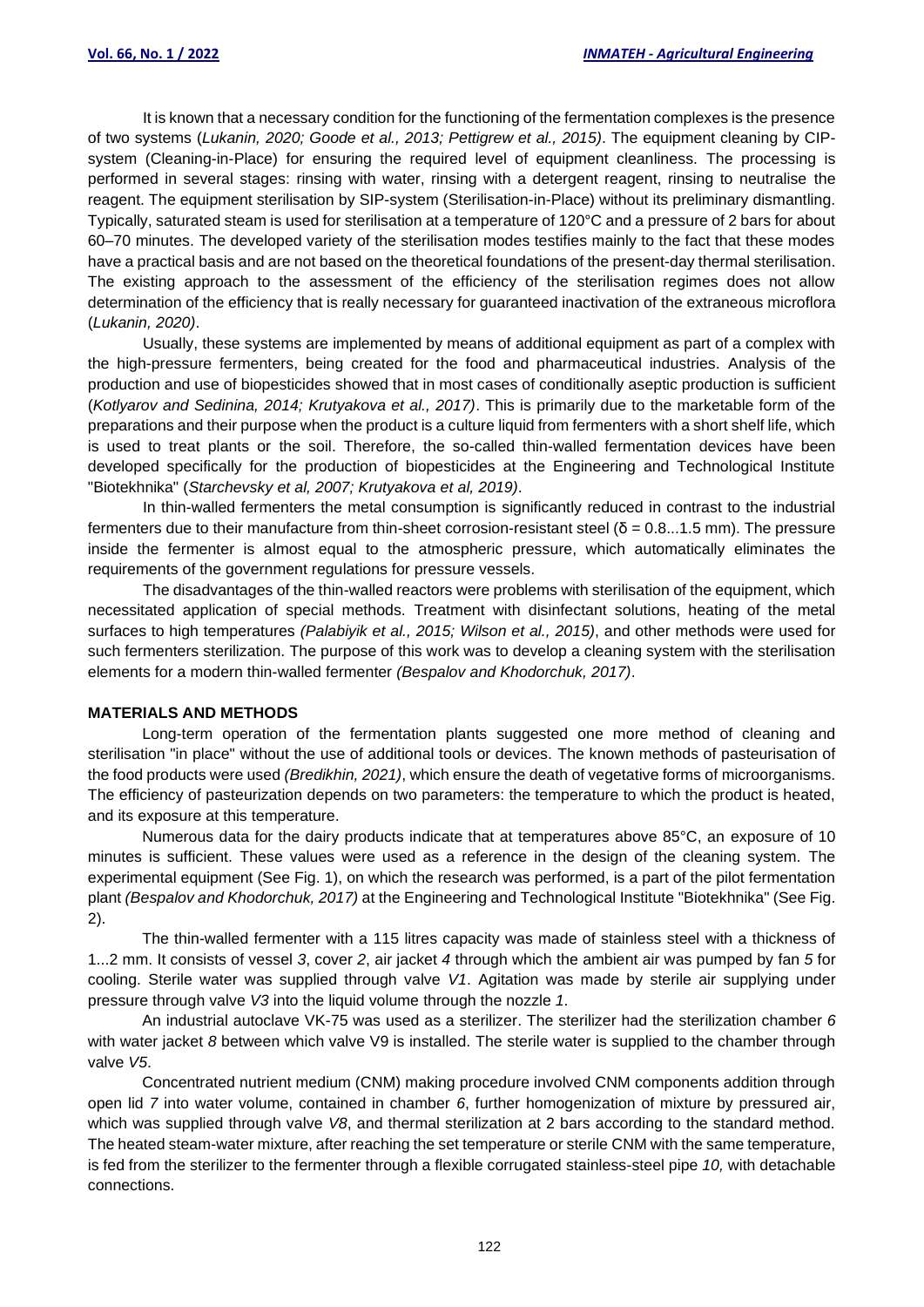

**Fig. 1 - The hardware diagram of the experimental fermentation plant**



**Fig. 2 - The pilot fermentation plant**

The bypass is carried out under the action of the sterilisation pressure in chamber *6* by opening valves V7, V2, valve V9 being closed to preserve water in jacket *8*. The measurement of the parameters in the experiment was conducted by a set of instruments with an accuracy class of 0.5, including:

- *t<sup>C</sup>* temperature of the outer surface of cover *2* by the TE in sensor *1*;
- $t_V$  temperature inside the fermenter vessel by TE in sensor 2;
- *t<sup>S</sup>* the temperature of the liquid in sterilizer chamber *6* by the TE in sensor *3*;
- *t<sup>a</sup>* the ambient air temperature in the room (sensor not shown).

Temperature *t<sup>S</sup>* was controlled using the electrocontact manometer PIG / 2. Statistical processing of the measurements was performed using the MS Excel spreadsheet according to the standard method (Dally, 2008). During data processing there were determined the arithmetic mean values of the measured values, the standard deviation; the relative and absolute measurement errors were calculated for a 95% confidence level.

Cleaning of the fermenter and pipelines was carried out with tap water, which was heated in the sterilizer to an average temperature of *t<sup>s</sup>* = 127.0°C, and then, under surplus pressure in the sterilizer, it was released into the fermenter, the fermenter communicating with the atmosphere through outlet pipe 1 (Fig. 1). The average air temperature in the room was  $t_a = 20.6$ °C. In the first experiment there were taken 10 dm<sup>3</sup> of water in 4 replicates, which provided the maximum average temperature in the fermenter, equal  $t_{V1} = 91.8$  °C. At atmospheric pressure this value cannot exceed 100°C, and the task of the research was maximum approximation to this value. In the second experiment, in 6 replicates, the volume of water was increased to  $16 \text{ dm}^3$ .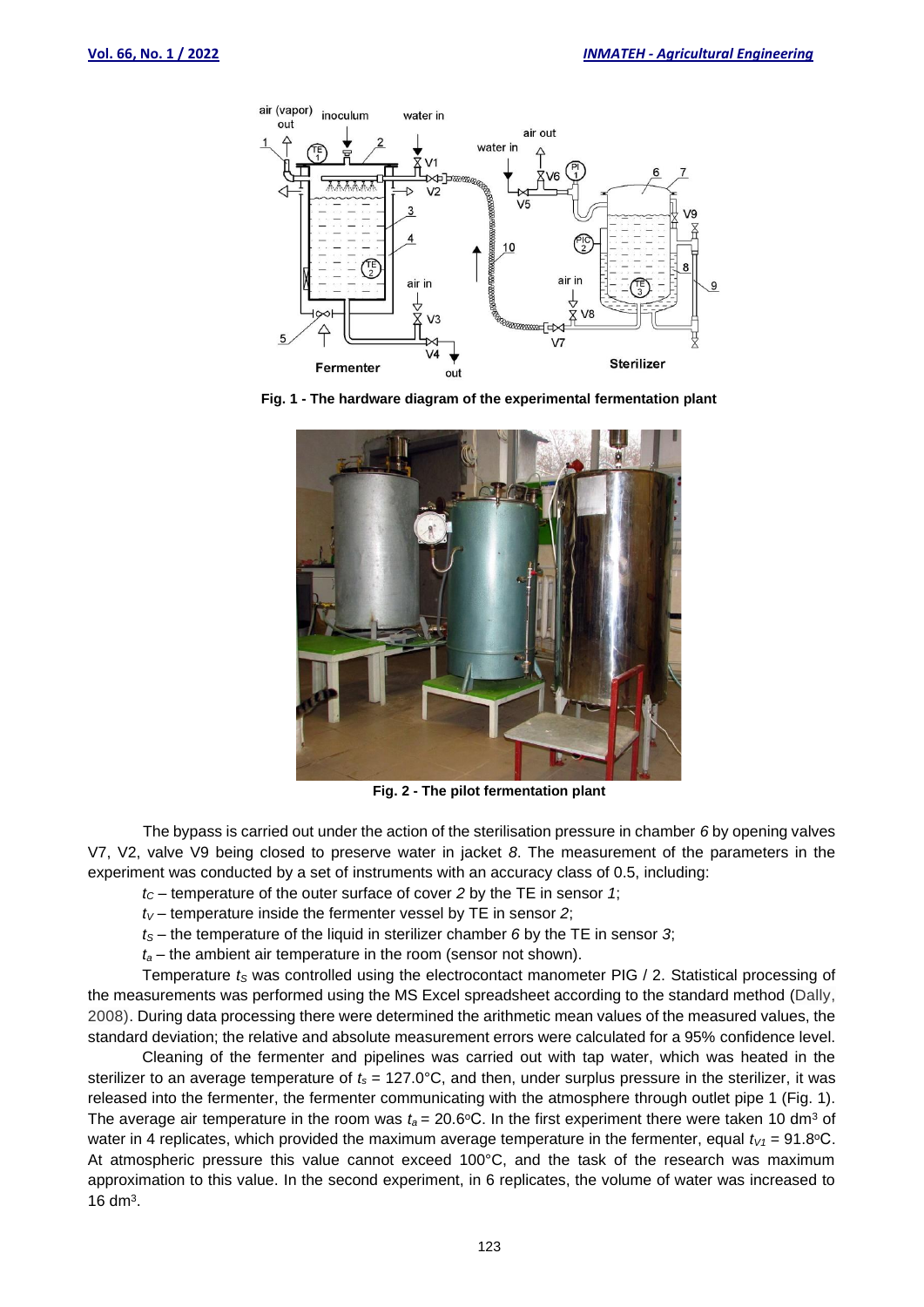In statistical processing *(Nicolopoulou-Stamati et al., 2016)* there was used the criterion of Student's test 2.57 for the significance level of 0.05. When the temperatures were decreasing, *ε* increased, but this did not change the main result with value  $t_{V1} = 98.3$ °C, which was considered sufficient.

## **RESULTS**

The graphs of the arithmetic mean temperatures of the vapour-air medium in the vessel - ty and the outer surface of the cover - tc are shown in Fig. 3. The measurements were made at time points 0; 1; 5; 10; 25 minutes. The maximum of heating was reached in 1 minute, and it amounted to:

$$
t_{V1} = 98.3 \pm 1.8^{\circ}
$$
 C, MSD = 1.84 %

$$
t_{C1} = 95.0 \pm 2.5
$$
° C, MSD = 2.63 %,

where MSD is the mean-square deviation.



**Fig. 3 - The fermenter temperature during pasteurization**

Logical analysis shows that the temperature of the internal surfaces of the fermenter for our design must satisfy the ratio:

$$
t_c < t_f < t_v \tag{1}
$$

where:  $t_f$  – average temperature of the inner surface of the fermenter.

The obtained graphs (Fig. 3) show that the temperature  $t_f > 85^{\circ}$ C is maintained for 10 minutes, i.e., the pasteurization mode inside the vessel is ensured. MSD increased when the temperatures were decreasing. However, this did not change the main result with value  $t<sub>V1</sub> = 98.3$ <sup>o</sup>C, which was considered sufficient.

The water with a temperature of about 85°C is discharged by gravity from the fermenter after the end of the holding time, while opening its outlet pipe with valve V4. Cleaning the bypass line between the sterilizer and the fermenter (outlet and inlet nozzles, valves V2, V7, flexible pipe 10) takes place by boiling water within the first minute at a temperature of at least 100°C. The amount of water for cleaning was selected in accordance with the technological regulations for this fermentation plant. The regulations include the following ratios:

$$
v_u = v_s + v_w + v_i, \tag{2}
$$

where:

 $v<sub>u</sub> = 84$  dm<sup>3</sup> – the useful volume of the fermenter;

 $v_s = 16$  dm<sup>3</sup> – the volume of the CNM;

 $v_w = 64$  dm<sup>3</sup> – the volume of sterile water;

 $v_i = 4$  dm<sup>3</sup> – the inoculum volume.

 $v_s : v_w = 1:4$ ,  $v_i = (3.5\%) v_u$ ,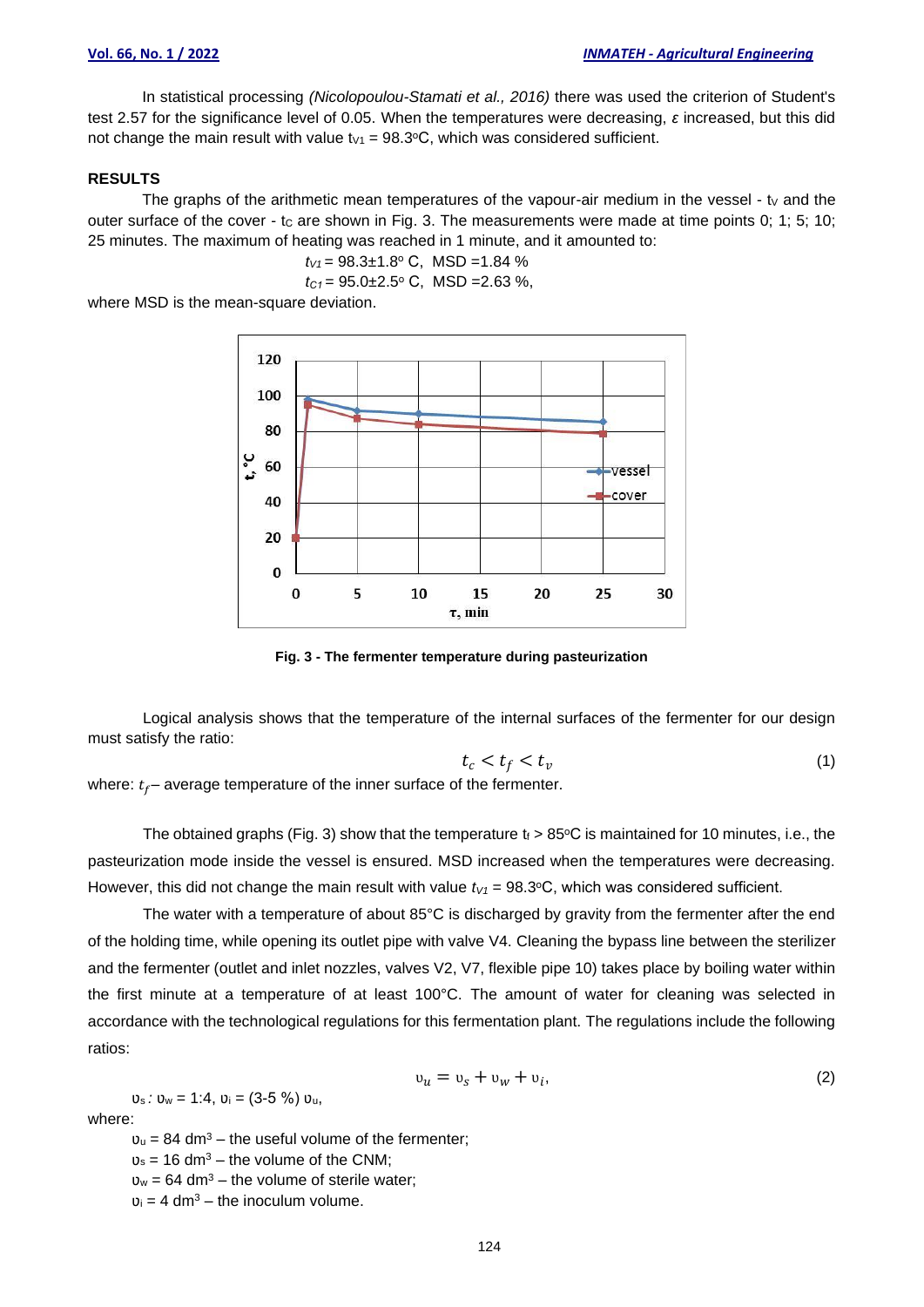After cleaning is completed, the next technological stage is performed - nutrient medium making in the fermenter. In the sterilizer a concentrated nutrient medium  $v_s$  = 16 dm<sup>3</sup> is prepared, being sterilised at  $t_s$  = 127.0℃, and then supplied into the fermenter, with its thermal effect proceeding similar to the cleaning process by heated water, and accompanied by the same pasteurizing effect. After cooling the CNM, cold sterile water is added to the fermenter in ratio (1). The cyclogram of the fermenter cleaning processes in the form of temperature changes in the tank *t<sup>V</sup>* at different stages of the technological process is shown in Fig. 4. Sterile water is poured into the sterilizer with volume  $v_w$ ; at the moment  $r_0 = 0$ , heating is turned on, which ends at  $t_s$ = 127.0 °C. The sterilizer turns off, valves V2, V7 are opening, the steam-water mixture flows into the fermenter, heating its volume at the moment  $\tau_1$  to temperature  $t_{V1} = 98.3$ °C. Then the fermenter cools down to temperature *t*<sup>*v*</sup> = 85°C. Holding at these temperatures determines the high-temperature pasteurisation on the inner surfaces of the fermenter. After that valve V4 opens, and hot water is released into the sewer, cleaning the outlet pipe with a tap.



**Fig. 4 - Cyclogram of the fermenter cleaning processes**

The subsequent stages of cleaning with a pasteurizing effect are already associated with the implementation of the main technological process. After freeing the sterilizer from water at the moment of time *τ1,* a concentrated nutrient medium is prepared in it, the sterilisation of which ends at the moment of time *τ2*. Next, the bypass of the CNM opens into the fermenter.

The second stage of heating and pasteurization of the fermenter takes place, as it was described earlier. This process ends in 10 minutes, and air cooling of the fermenter is turned on by fan *5* in the jacket. The cleaning process is complete. When temperature *tv3* drops to 50-55°C at the moment *τ3*, sterile water with a volume of *ʋ<sup>w</sup>* at 20-25°C is supplied to the fermenter to dilute the CNM to the required concentration of the nutrient medium. By choosing ratios  $v_w$ ,  $v_s$ ,  $t_{\nu 3}$  it is possible to regulate the final temperature of the nutrient medium at the end of the dilution at moment *τ4*, usually 25...28°C. This indicates the end of the pre-fermentation stage. Inoculation with the seed culture is carried out, and then - the cultivation process starts. The research was carried out under the conditions of real production of biopesticides.

The cyclogram presents maximum values of the stage durations, which were recorded at a particular fermentation plant. For a fermenter with a different volume, it is necessary to select volumes *ʋs*; this will change the duration of the operations. The developed method provided double heating of the inner surfaces of the fermenter to temperatures that guarantee the implementation of the pasteurizing effect. The system for cleaning the fermentation plant from a 75-litre steriliser and a 115-litre fermenter made it possible to implement the cleaning and pre-fermentation stage in 4.0 ... 4.5 hours, that is, one steriliser can serve two fermenters during a working shift. This later determined the optimal composition of the unit *(Krutyakova et al., 2019).*

The final assessment of the cleaning system was made on the basis of the results of the pilot production of two complex biopesticides "Biohybervit BT" TU U 72.1-00495929-026: 2020 and "Vitastim BT" TU U 72.1-00495929-025: 2020, based on two strains of bacteria *Pseudomonas fluoresens* and two strains of the antagonist fungus *Trichoderma lignorum*. The titre of biopesticides was within (1-4)<sup>.</sup>10<sup>9</sup> CFU cm<sup>-3</sup> (colonyforming units). The amount of the extraneous microflora was less than the value of 0.3%, established by the Technical Specifications.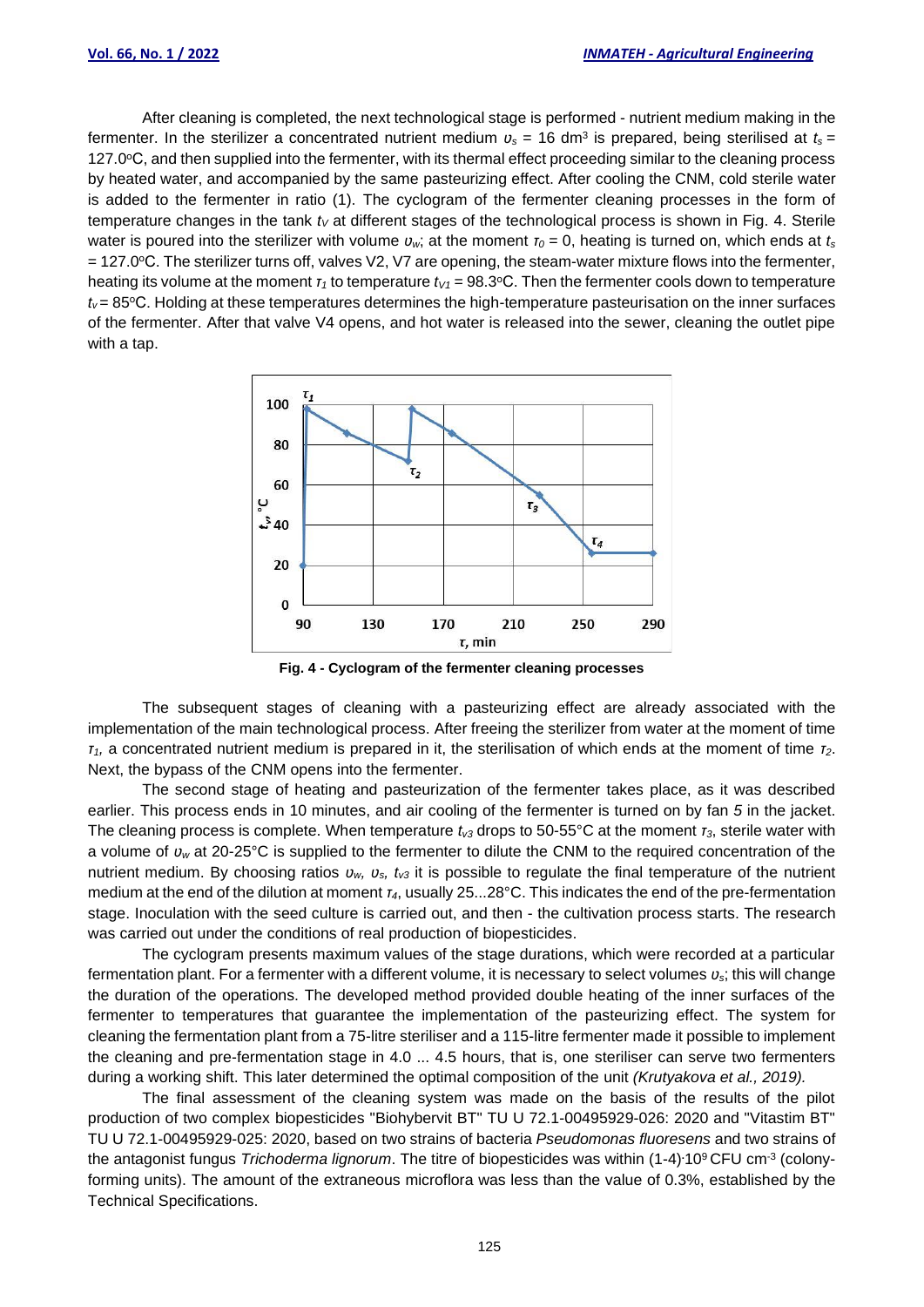#### **CONCLUSIONS**

A CIP-system for a fermentation plant has been developed, which consists of an industrial steriliser and a thin-walled reactor. Cleaning from contamination is combined with a pasteurizing effect, which ensures the death of vegetative forms of microorganisms on the inner surface of the equipment.

Cleaning is performed by water with the initial temperature of 98.3°C without the use of additional devices. The pasteurizing effect is achieved by heating the inner surfaces twice to a temperature of more than 85°C with holding for 10 minutes.

The cleaning procedure is combined with the main technological process and does not require additional equipment. Testing of the system in the production of biopesticides has confirmed its efficiency. The level of contamination by extraneous microflora did not exceed the established standard value 0.3%.

#### **REFERENCES**

- [1] Arshad A., (2018), *Biopesticides and bioagents: novel tools for pest management*. Boca Raton: Apple Academic Press, Bihar / India, 419 p.
- [2] Bespalov I., Khodorchuk V., (2017), Economic fermentation plant for the production of microbiological plant protection products (Економічна ферментаційна установка для виробництва мікробіологічних засобів захисту рослин). *Bulletin of Agricultural Science*, Vol. 95 (1), Kiev / Ukraine, pp. 38–42.
- [3] Bredikhin S., (2021), *Technology and techniques of milk processing (Технология и приемы переработки молока)*. Moscow / Russia 443 p.
- [4] Dally J.W., (2008), Statistical Analysis of Experimental Data. Springer Handbooks. Boston / USA.
- [5] Goode K.R., Asteriadou K., Robbins P.T., Fryer P.J., (2013), [Fouling and cleaning studies in the food](https://www.scopus.com/record/display.uri?eid=2-s2.0-84875014247&origin=reflist&sort=plf-f&src=s&sid=5a3d9e48d8d00af920a6c091b94c87cf&sot=b&sdt=b&sl=24&s=KEY%28fermenter%2c+cleaning%29)  [and beverage industry classified by cleaning type](https://www.scopus.com/record/display.uri?eid=2-s2.0-84875014247&origin=reflist&sort=plf-f&src=s&sid=5a3d9e48d8d00af920a6c091b94c87cf&sot=b&sdt=b&sl=24&s=KEY%28fermenter%2c+cleaning%29) *Comprehensive Reviews in Food Science and Food Safety*, 12 (2), Birmingham / UK, pp. 121-143.
- [6] Goode K.R., Asteriadou K., Fryer P.J., Picksley, M., Robbins, P.T., (2010), [Characterising the cleaning](https://www.scopus.com/record/display.uri?eid=2-s2.0-78649827432&origin=reflist&sort=plf-f&src=s&sid=5a3d9e48d8d00af920a6c091b94c87cf&sot=b&sdt=b&sl=24&s=KEY%28fermenter%2c+cleaning%29)  [mechanisms of yeast and the implications for Cleaning in Place \(CIP\)](https://www.scopus.com/record/display.uri?eid=2-s2.0-78649827432&origin=reflist&sort=plf-f&src=s&sid=5a3d9e48d8d00af920a6c091b94c87cf&sot=b&sdt=b&sl=24&s=KEY%28fermenter%2c+cleaning%29) *Food and Bioproducts Processing*, 88 (4), pp. 365-374, Birmingham / UK.
- [7] Kotlyarov V., Sedinina N., (2014), Features of low-tonnage production of microbiological preparations for plant protection and its optimization (Особенности малотоннажного производства микробиологических препаратов для защиты растений и его оптимизация). *Scientific journal KubSAU*, Vol.100 (06), pp. 784–802, Krasnodar / Russia.
- [8] Köhler H., Stoye H., Mauermann M., Weyrauch T., Majschak, J.P., (2015), [How to assess](https://www.scopus.com/record/display.uri?eid=2-s2.0-84956778342&origin=reflist&sort=plf-f&src=s&sid=5a3d9e48d8d00af920a6c091b94c87cf&sot=b&sdt=b&sl=24&s=KEY%28fermenter%2c+cleaning%29) cleaning? [Evaluating the cleaning performance of moving impinging jets](https://www.scopus.com/record/display.uri?eid=2-s2.0-84956778342&origin=reflist&sort=plf-f&src=s&sid=5a3d9e48d8d00af920a6c091b94c87cf&sot=b&sdt=b&sl=24&s=KEY%28fermenter%2c+cleaning%29) *Food and Bioproducts Processing*, 93, pp. 327-332, Amsterdam / Netherlands.
- [9] Krutyakova V., (2019), Innovative approaches for creating a system of production of biological plant protection products in Ukraine (Інноваційні підходи до створення системи виробництва біологічних засобів захисту рослин в Україні). *Bulletin of Agricultural Science*. Vol.12, pp. 54–58. Kiev / Ukraine
- [10] Krutyakova V., Bespalov I., Molchanova O., Loban L., (2017), *Engineering and technological innovations in the production of entomological and microbiological methods of plant protection (Інженерно-технологічні інновації у виробництві ентомологічних та мікробіологічних методів захисту рослин).* Monograph, 196 p., Odessa / Ukraine.
- [11] Krutyakova V., Belousov M., Osipenko T., Burdenko T., Shalova N., (2019), Energy-efficient technologies and equipment for small-scale production of microbiological plant protection products. 104 p., Odessa / Ukraine.
- [12] Lukanin A., (2020), Engineering biotechnology: fundamentals of microbiological production technology (Инженерная биотехнология: основы технологии микробиологического производства), 304 p., INFRA-M, Moscow / Russia.
- [13] Nicolopoulou-Stamati, P., Maipas, S., Kotampasi, C., Stamatis, P., Hens, L., (2016), Chemical Pesticides and Human Health: The Urgent Need for a New Concept in Agriculture. *Front. Public Health*, 4, 148 p., London / UK.
- [14] Liu X., Cao A., Yan D., Ouyang C., Wang Q., Li, Y., (2021), [Overview of mechanisms and uses of](https://www.scopus.com/record/display.uri?eid=2-s2.0-85074024824&origin=reflist&sort=plf-f&src=s&sid=edaac018fb303867ee7f3c41266b0f74&sot=b&sdt=b&sl=18&s=KEY%28Biopesticides%29)  [biopesticides.](https://www.scopus.com/record/display.uri?eid=2-s2.0-85074024824&origin=reflist&sort=plf-f&src=s&sid=edaac018fb303867ee7f3c41266b0f74&sot=b&sdt=b&sl=18&s=KEY%28Biopesticides%29) *International Journal of Pest Management*, 67 (1), pp. 65-72, Delhi / India.
- [15] Palabiyik I., Yilmaz M.T., Fryer P.J., Robbins P.T., Toker O.S., (2015), [Minimizing the environmental](https://www.scopus.com/record/display.uri?eid=2-s2.0-84955722805&origin=reflist&sort=plf-f&src=s&sid=5a3d9e48d8d00af920a6c091b94c87cf&sot=b&sdt=b&sl=24&s=KEY%28fermenter%2c+cleaning%29)  [footprint of industrial-scaled cleaning processes by optimisation of a novel clean-in-place system](https://www.scopus.com/record/display.uri?eid=2-s2.0-84955722805&origin=reflist&sort=plf-f&src=s&sid=5a3d9e48d8d00af920a6c091b94c87cf&sot=b&sdt=b&sl=24&s=KEY%28fermenter%2c+cleaning%29)  [protocol.](https://www.scopus.com/record/display.uri?eid=2-s2.0-84955722805&origin=reflist&sort=plf-f&src=s&sid=5a3d9e48d8d00af920a6c091b94c87cf&sot=b&sdt=b&sl=24&s=KEY%28fermenter%2c+cleaning%29) *Journal of Cleaner Production*, 108, pp. 1009-1018, Amsterdam / Netherlands.